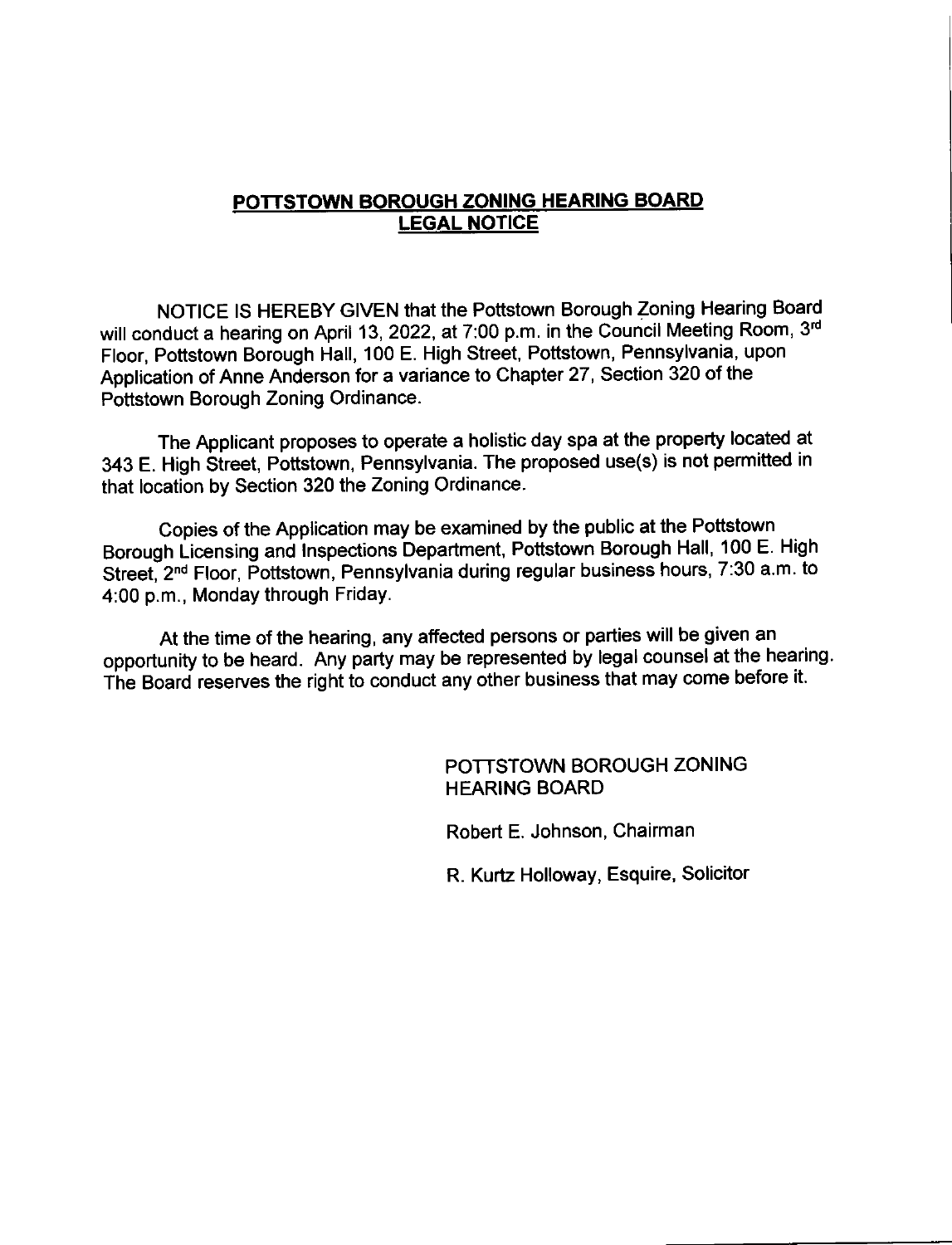| File No.                                |             |  |
|-----------------------------------------|-------------|--|
| <b>Date Fully Completed Application</b> |             |  |
| <b>Received</b>                         |             |  |
| Date of First Advertised                |             |  |
| Hearing                                 |             |  |
| Amount of Fees Paid \$                  | Receipt No. |  |

| (DO NOT WRITE ABOVE THIS LINE)                                        |                                        |
|-----------------------------------------------------------------------|----------------------------------------|
| <b>ZONING HEARING BOARD</b><br>BOROUGH OF POTTSTOWN, PA 19464         |                                        |
| <b>APPLICATION / APPEAL</b>                                           |                                        |
| <u>erson</u><br>Applicant(s)<br>mne.<br>Name                          | <b>Name</b>                            |
| 323<br><b>Address</b>                                                 | <b>Address</b>                         |
| <b>Address</b><br>annier BEHolisticstudio.com<br><b>Email Address</b> | <b>Address</b><br><b>Email Address</b> |
| $247 - 469 - 4003$<br>(Phone)                                         | (Phone)                                |
| Applicant's Attorney:                                                 |                                        |
| Name                                                                  |                                        |
| <b>Address</b>                                                        |                                        |
| <b>Email Address</b>                                                  |                                        |

**Phone** 

Request for Hearing:

In accordance with the provisions of Section 905 of the Borough of Pottstown Zoning Ordinance, a hearing before the Zoning Hearing Board is requested in which the applicant(s) will seek an adjudication of the matter(s) indicated below: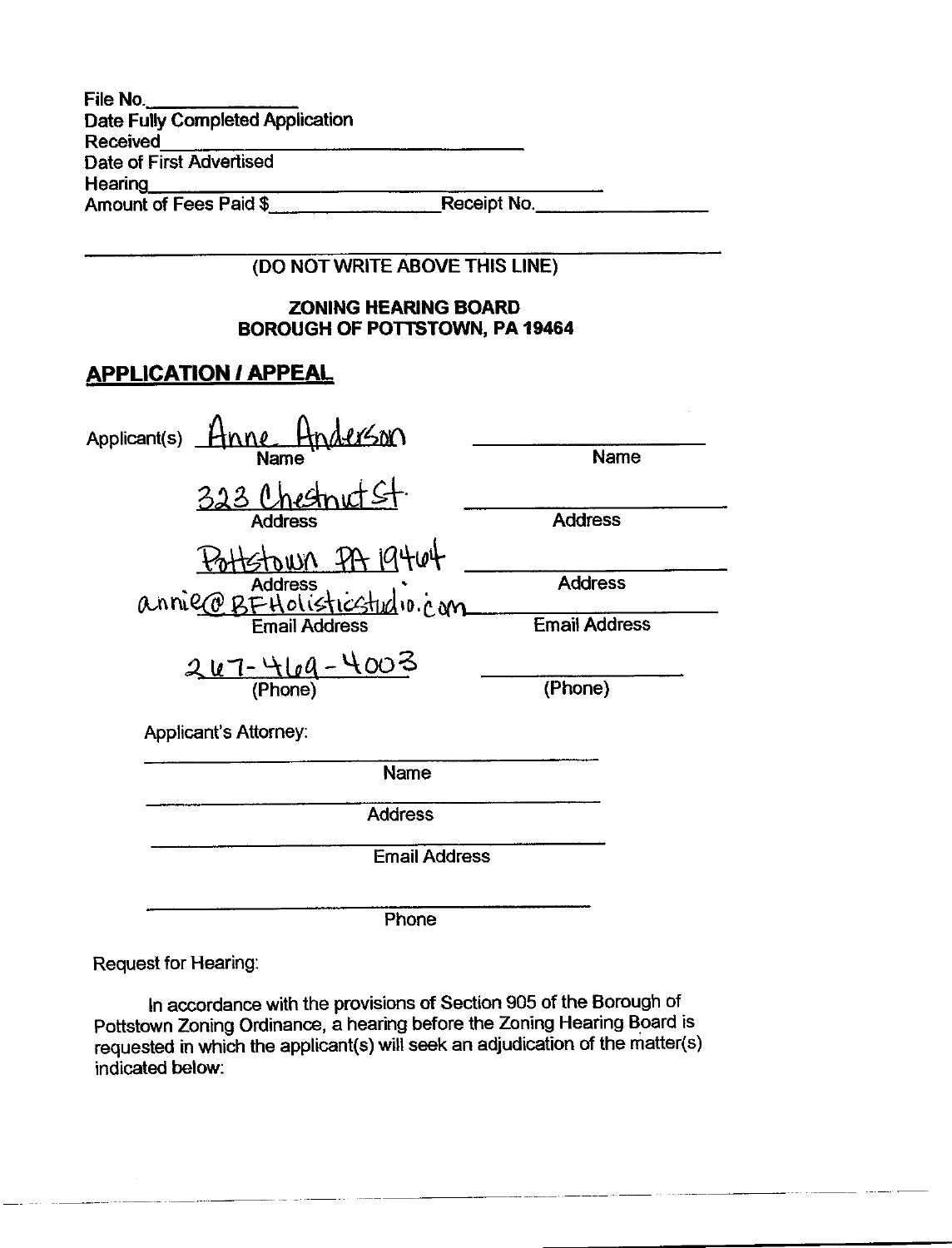# Type of Proceeding(s): (check all that applies)

18 320 1. A variance is requested to Chapter 27, Section(s) of the Zoning Ordinance.

2. A variance is requested to Part 3, Section 314 relating to uses permitted in a Floodplain Overlay District.

3. A variance is requested to Part 3, Section 315 relating to uses permitted in an Airport Overlay District.

4. A special exception is requested as allowed in Chapter 27, Section of the Zoning Ordinance.

5. This is an appeal from the determination of the Zoning Officer with respect to the granting, denial or failure to act on an application for a permit.

6. This is an appeal from an enforcement notice issued pursuant to Section616.1 of the Pennsylvania Municipalities Planning Code. (Attach a copy of the enforcement notice)

7. This is a substantive challenge to the validity of a land use ordinance or map, or a provision thereof. (The customary written challenge should be filed with this application).

8. This is a challenge to the validity of a land use ordinance raising procedural questions or alleging defects in the process of adoption. (The customary written challenge should be filed with this application)

9. Any other appeal from a determination by an officer, body or agency of the Borough charged with the administration of any land use ordinance or application thereunder, to the extent that determination is appealable to the Zoning Hearing Board under the Municipalities Planning Code.

## The Status of the Applicant(s) is: (check one)

A A person who has an interest in land, the use or development of which is prohibited or restricted by an ordinance or map, or a provision thereof. (Landowner must attach a plot plan as set forth in #8 below).

B. A person affected by a use or development permitted on the land of another by an ordinance or map, or a provision thereof.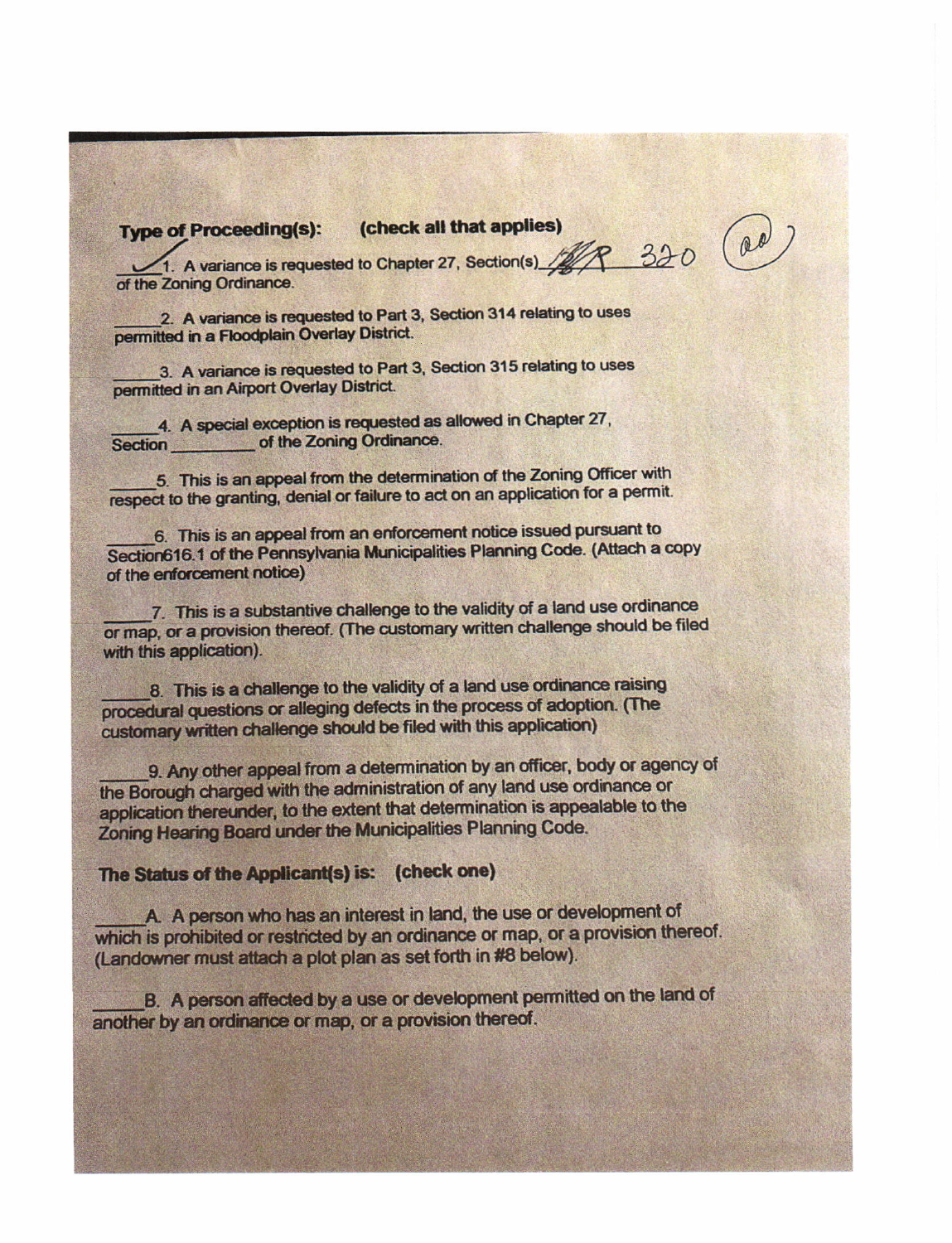# General lnformation about the Land:

| 1.                                     | The land involved belongs to:                                                                                                                                                                                                             |
|----------------------------------------|-------------------------------------------------------------------------------------------------------------------------------------------------------------------------------------------------------------------------------------------|
| Α.<br>В.<br>$\mathsf{C}$ .<br>D.<br>E. | tigh Street<br>Record Owner(s): 34<br>Date purchased:<br>Page 2672 (Attach copy of Deed)<br>Len Gieseler, Mill Mall Jackss, Kevin Toll<br>Deed Book $[\rho]   \rho \emptyset$<br>Equitable Owner(s).<br>Date of Agreement:<br><u>2022</u> |
| 2.                                     | The land is located as follows:                                                                                                                                                                                                           |
| Α.<br>В.<br>C.<br>D.                   | Name of street providing primary access:<br><b>Address:</b><br>Which side of street:<br>nut<br>Identify nearest street intersection and approximate distance and<br>- SKel<br>EVING<br>direction:<br>Hiam &                               |
| З.                                     | The land is configured as follows:                                                                                                                                                                                                        |
| A.<br>В.<br>C.<br>D.<br>4.             | Width at street (frontage):<br>41)<br>Approximate average width:<br>Approximate average depth:<br>Lot / parcel size: $3\sqrt{80}$<br>Present improvements on the land are:                                                                |
| 5.                                     | $-$ n $\kappa v$<br>Present use is:<br><u>revimsly</u><br>Insacr                                                                                                                                                                          |
| 6.                                     | Zoning District: NR TTN D NB DG GE GW P FO<br>HB<br><b>HM</b>                                                                                                                                                                             |
| 7.                                     | Improvements being proposed:<br><u>ıntenisr Cosme</u>                                                                                                                                                                                     |
|                                        |                                                                                                                                                                                                                                           |
| 8.                                     | Proposed use:<br>Holistic Day                                                                                                                                                                                                             |
|                                        |                                                                                                                                                                                                                                           |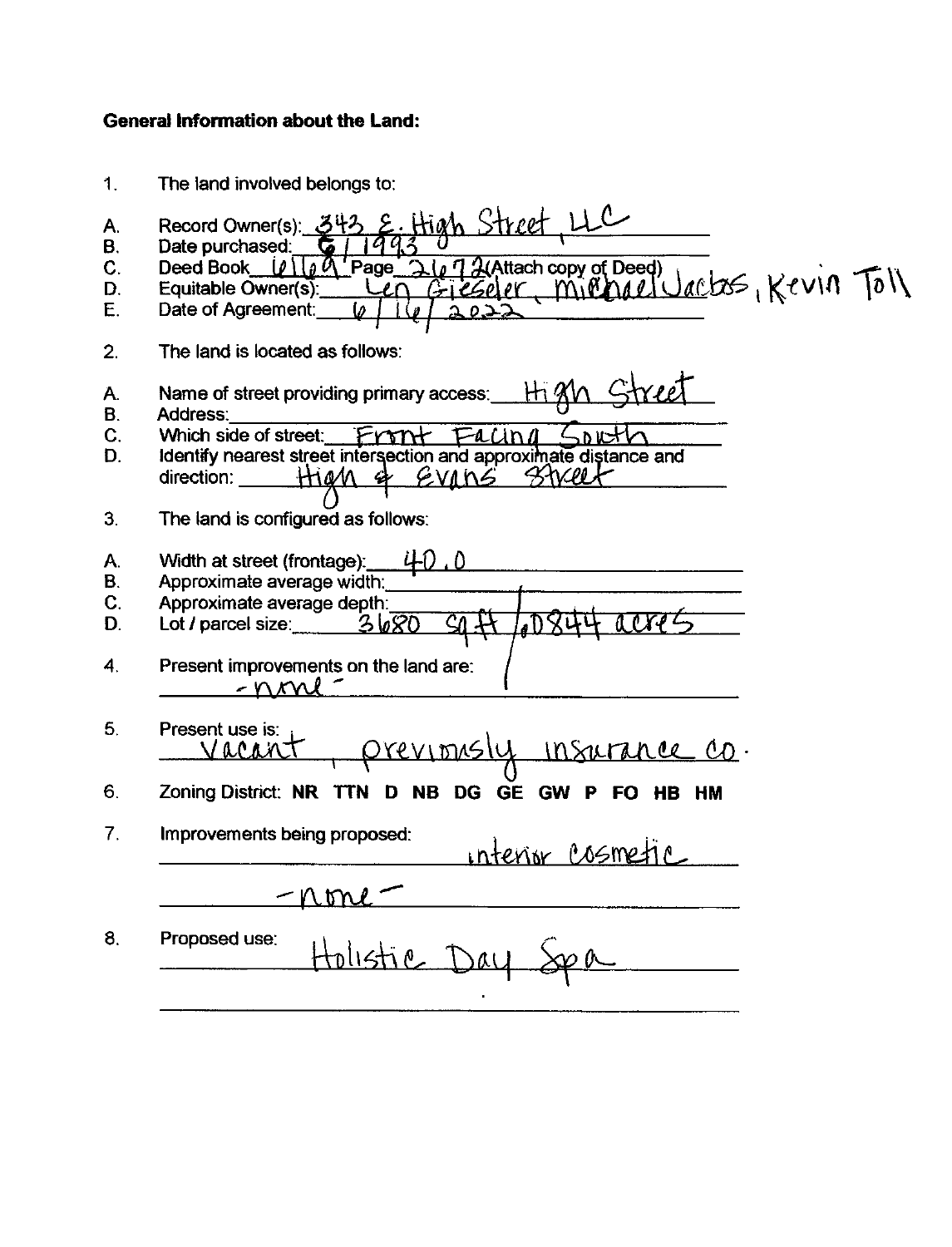### Specific Information about this application / appeal:

(Set forth in complete detail what relief you are seeking from the Zoning Hearing Board; a brief summary of the necessary facts to be proved at the hearing; what law or legal theories pertain; what hardships will be shown; which provisions of ordinances or maps are being challenged; what official determination, action or failure to act is being appealed, etc. Attach additional sheets if necessary).

|                                                    | please reconsider the usage (200 mg |
|----------------------------------------------------|-------------------------------------|
| for property 343 th,<br><u>reet as</u><br>the Str. |                                     |
| <u>to include massage</u>                          |                                     |

# By signing this application, the applicant(s) certifies as follows:

<sup>1</sup>. The applicant(s) is the owner of the land in question, he/she has attached a plot plan showing the location, lot size, dimensions, north point, scale, adjoining owners, existing buildings and improvements, and proposed

2. The applicant(s) has received and read the document entitled<br>"Information for Persons Appearing Before the Zoning Hearing Board".

3. All the information and statements in this application and any documents or plans filed in this matter are true and correct to the best of the applicant's knowledge, information and belief and applicant(s) understands this verification is made subject to the penalties of 18 PA C.S.A. Section 4904 (relating to unsworn falsifications to authorities).

| in Gieseler Michael Jacobs Kevin Toll                                                                      |      |                      |             |
|------------------------------------------------------------------------------------------------------------|------|----------------------|-------------|
| <b>Property Owner (Print)</b>                                                                              |      | <b>Agent (Print)</b> |             |
| - DocuSigned by: DocuSigned by: DocuSigned by:<br>Un GieseferMichael Jacksonin Toll 3/3/2022 1 3:04 PM EST |      |                      |             |
| A20FC830422943E OWTHET STONERDSSOARS                                                                       | Date | Agent's Signature    | <b>Date</b> |

revised 12111112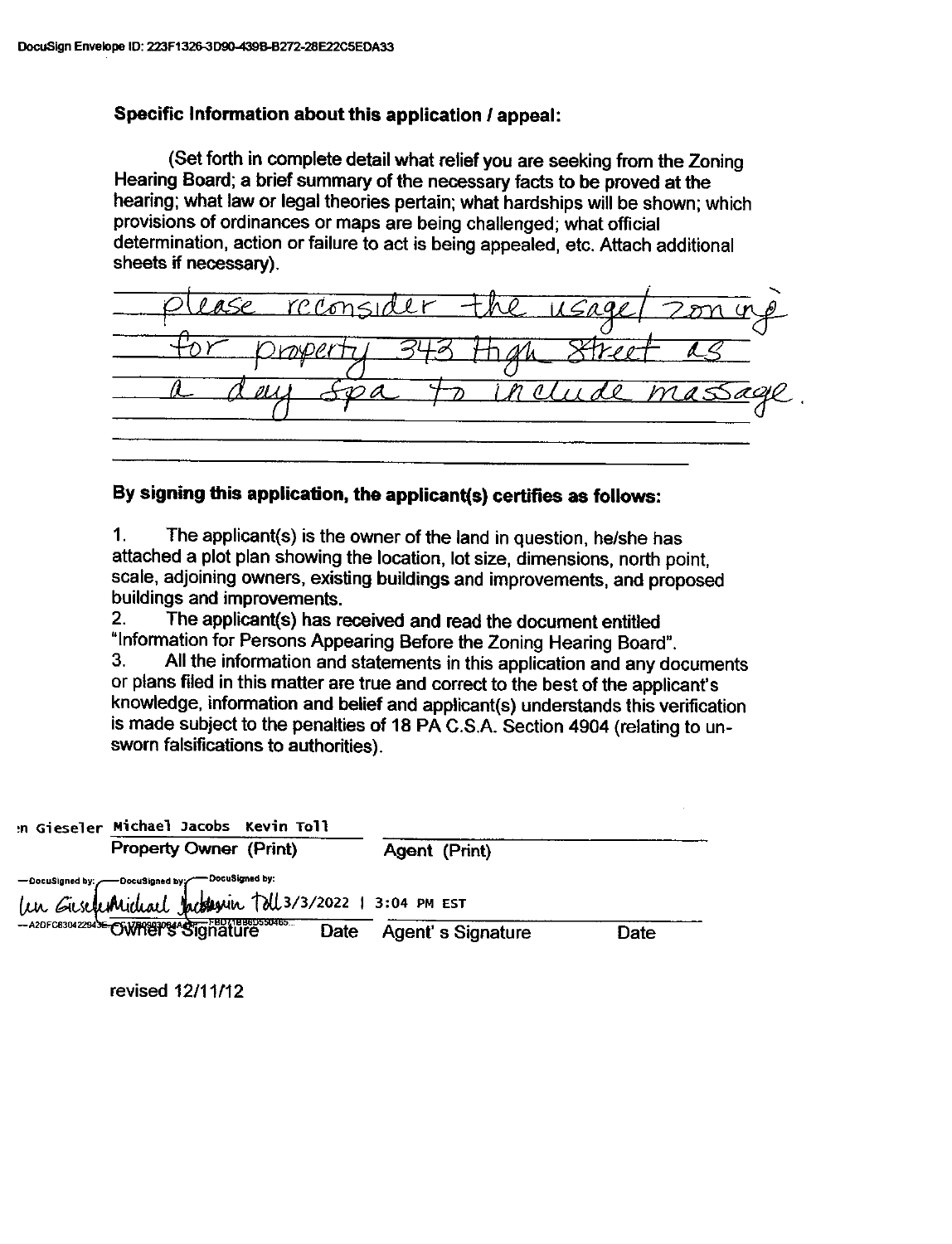

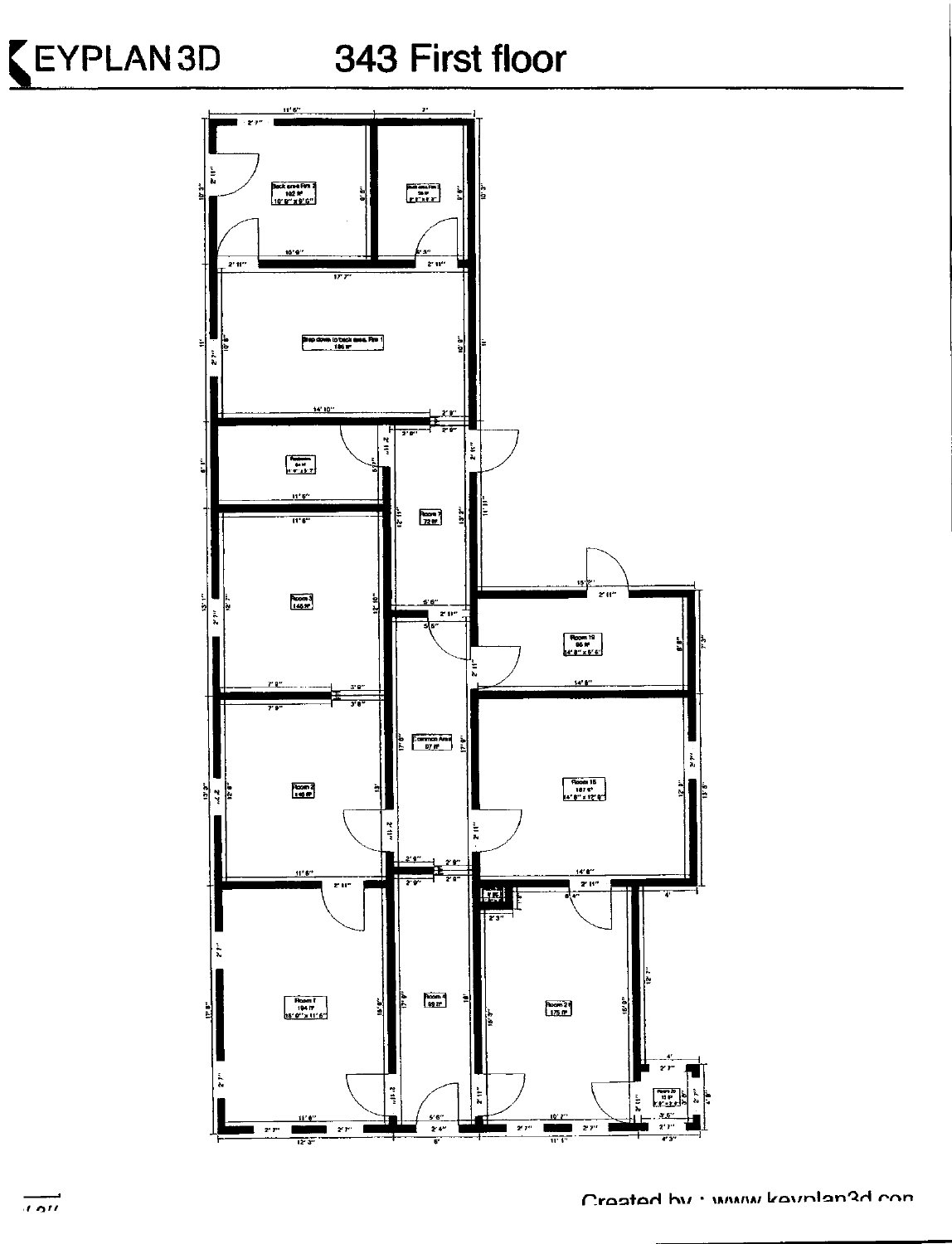# 343 Second floor

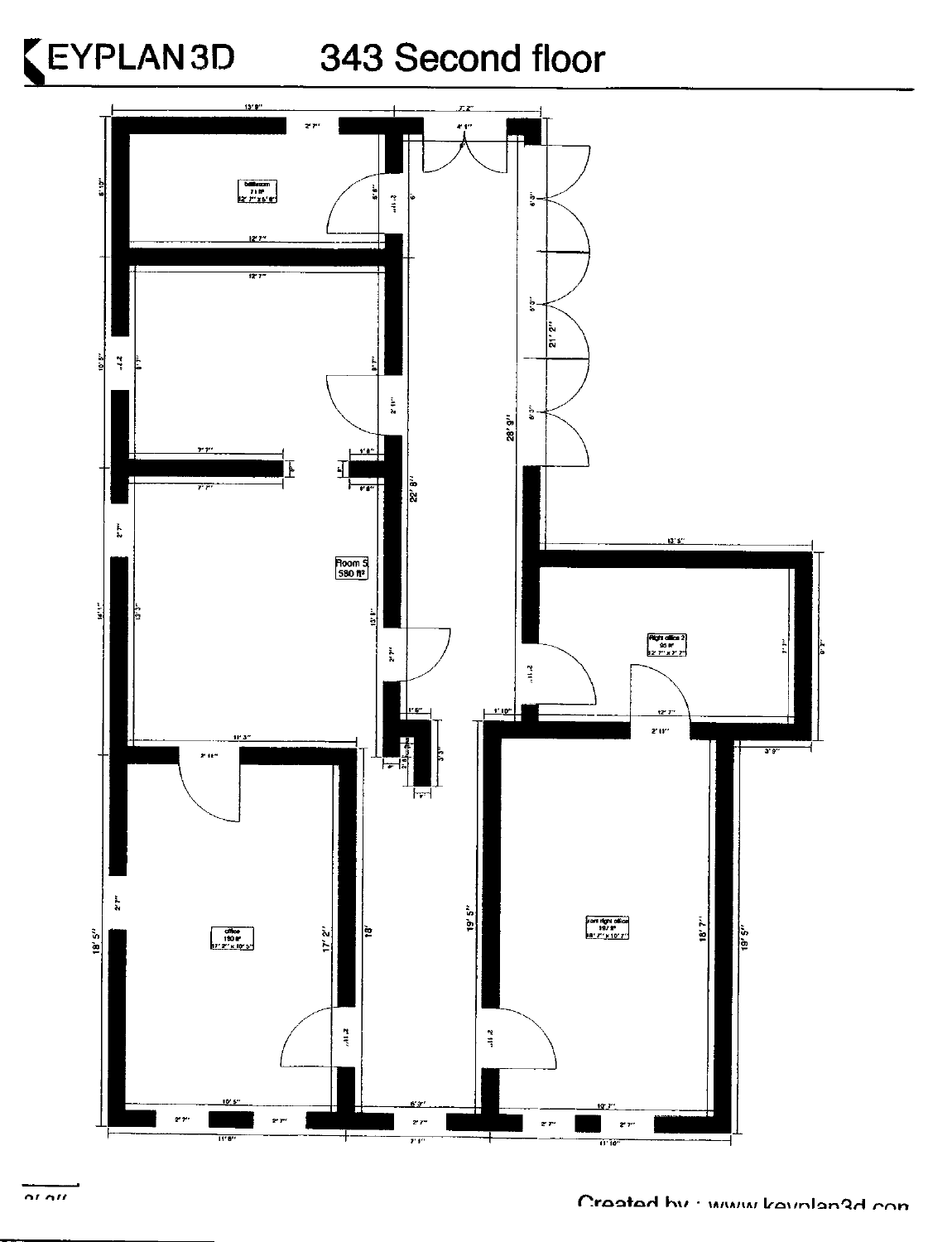|                                                            |                                              |        | DEED BK 6262 PG 02498 to 02502.1       |                                             |
|------------------------------------------------------------|----------------------------------------------|--------|----------------------------------------|---------------------------------------------|
|                                                            |                                              |        | <b>INSTRUMENT #: 2022006949</b>        |                                             |
|                                                            |                                              |        | RECORDED DATE: 01/20/2022 06:34:57 AM  |                                             |
|                                                            |                                              |        |                                        |                                             |
|                                                            |                                              |        |                                        |                                             |
|                                                            |                                              |        |                                        |                                             |
|                                                            |                                              |        |                                        |                                             |
|                                                            |                                              |        |                                        |                                             |
|                                                            |                                              |        |                                        |                                             |
|                                                            |                                              |        | 6048710-0020L                          |                                             |
| <b>RECORDER OF DEEDS</b>                                   |                                              |        |                                        |                                             |
| MONTGOMERY COUNTY                                          |                                              |        |                                        |                                             |
| Jeanne Sorg                                                |                                              |        |                                        |                                             |
|                                                            |                                              |        |                                        |                                             |
| One Montgomery Plaza<br>Swede and Airy Streets ~ Suite 303 |                                              |        |                                        |                                             |
| P.O. Box 311 ~ Norristown, PA 19404                        |                                              |        |                                        |                                             |
|                                                            | Office: (610) 278-3289 ~ Fax: (610) 278-3869 |        |                                        |                                             |
|                                                            |                                              |        |                                        | <b>MONTGOMERY COUNTY ROD</b>                |
|                                                            |                                              |        | OFFICIAL RECORDING COVER PAGE          | Page 1 of 6                                 |
| <b>Document Type:</b>                                      | <b>Deed</b>                                  |        | <b>Transaction #:</b>                  | $6488887 - 1 \text{ Doc}(s)$                |
| <b>Document Date:</b>                                      | 10/08/2021                                   |        | <b>Document Page Count:</b>            | 4                                           |
| <b>Reference Info:</b>                                     |                                              |        | <b>Operator Id:</b>                    | <b>JSorg</b>                                |
| <b>RETURN TO: (Simplifile)</b>                             |                                              |        | <b>PAID BY:</b>                        |                                             |
| Heartland Abstract, Inc.                                   |                                              |        | <b>HEARTLAND ABSTRACT INC</b>          |                                             |
| 400 Creekside Drive Ste 407-409                            |                                              |        |                                        |                                             |
| Pottstown, PA 19464                                        |                                              |        |                                        |                                             |
| $(610)$ 326-6300<br>* PROPERTY DATA:                       |                                              |        |                                        |                                             |
| Parcel ID $#$ :                                            | 16-00-14888-00-9                             |        |                                        |                                             |
| Address:                                                   | 343 HIGH ST                                  |        |                                        |                                             |
|                                                            |                                              |        |                                        |                                             |
|                                                            | POTTSTOWN PA                                 |        |                                        |                                             |
|                                                            | 19464                                        |        |                                        |                                             |
| Municipality:                                              | Pottstown Borough (100%)                     |        |                                        |                                             |
| <b>School District:</b>                                    | Pottstown                                    |        |                                        |                                             |
| * ASSOCIATED DOCUMENT(S):                                  |                                              |        |                                        |                                             |
| <b>CONSIDERATION/SECURED AMT:</b>                          |                                              | \$1.00 | DEED BK 6262 PG 02498 to 02502.1       |                                             |
| <b>TAXABLE AMOUNT:</b>                                     |                                              | \$1.00 |                                        |                                             |
|                                                            |                                              |        | Recorded Date: 01/20/2022 06:34:57 AM  |                                             |
| <b>FEES / TAXES:</b>                                       |                                              |        | I hereby CERTIFY that this document is |                                             |
| <b>Recording Fee:Deed</b>                                  | \$86.75                                      |        |                                        | recorded in the Recorder of Deeds Office in |
| <b>Affidavit Fee</b>                                       | \$1.50                                       |        | Montgomery County, Pennsylvania.       |                                             |
| <b>Additional Names Fee</b>                                | \$1.50                                       |        |                                        |                                             |
| <b>Affordable Housing Names</b>                            | \$1.50                                       |        |                                        |                                             |
| Total:                                                     | \$91.25                                      |        |                                        |                                             |
|                                                            |                                              |        |                                        |                                             |
|                                                            |                                              |        |                                        |                                             |
|                                                            |                                              |        |                                        |                                             |
|                                                            |                                              |        |                                        | <b>Jeanne Sorg</b>                          |
|                                                            |                                              |        |                                        | <b>Recorder of Deeds</b>                    |
| Rev1 2016-01-29                                            |                                              |        |                                        |                                             |

# PLEASE DO NOT DETACH

THIS PAGE IS NOW PART OF THIS LEGAL DOCUMENT

NOTE: If document data differs from cover sheet, document data always supersedes.<br>COVER PAGE DOES NOT INCLUDE ALL DATA, PLEASE SEE INDEX AND DOCUMENT FOR ANY ADDITIONAL INFORMATION\*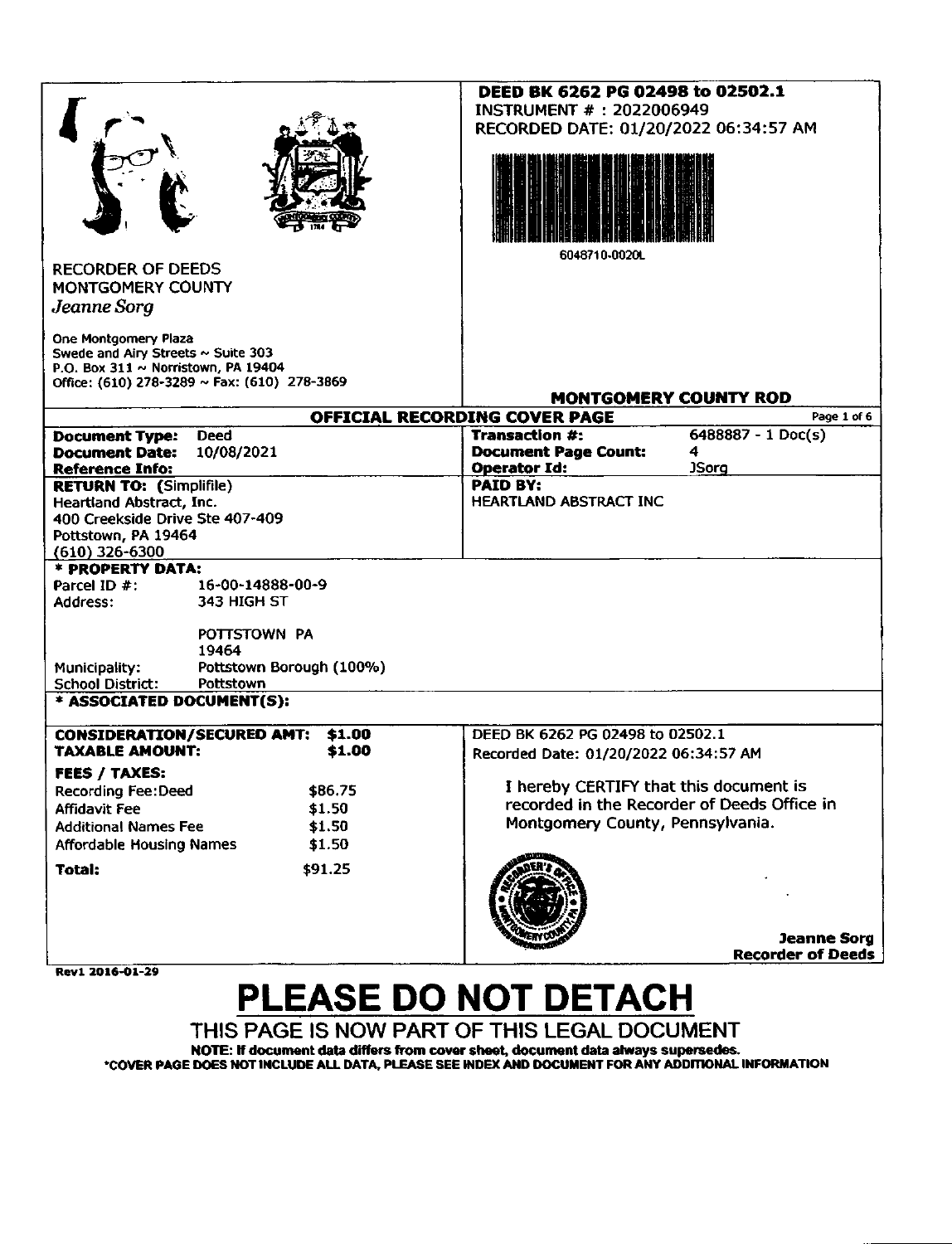Return to: Monastra & Grater, LLC 400 Creekside Drive Suite 407-409 Pottstown, PA 19464 MONTGOMERY COUNTY COMMISSIONERS REGISTRY 16-00-14888-00-9 POTTSTOWN BOROUGH Property Address: 343 HIGH ST 343 HIGH STREET PARTNERSHIP & GIESELER LEONARDOO& CAPLAN GREGG A 343 High Street B 003 L U 087 4100 12/22/2021 JG. Pottstown, PA 19464

Parcel/Pin Number: 16-00-14888-00-9

|  | <b>THIS DEED</b> made the | 8th |  | day of October | ,202 |
|--|---------------------------|-----|--|----------------|------|
|--|---------------------------|-----|--|----------------|------|

### **BETWEEN**

343 High Street Partnership, a Pennsylvania General Partnership, consisting of Leonard H. Gieseler and Gregg A. Caplan

party of the first part, hereinafter called GRANTOR,

Prepared by: Andrew J. Monastra

### **AND**

#### 343 High Street Partnership, a Pennsylvania General Partnership, consisting of Leonard H. Gieseler, Michael Jacobs and Kevin Toll

party of the second part, hereinafter called GRANTEE

**WITNESSETH** that the said Grantor for and in consideration of the sum of One Dollar (\$1.00) and the other good and valuable consideration paid by the Grantees to the said Grantors at and before the signing and delivery of these presents, the receipt whereof is hereby acknowledged, has granted, bargained, sold and conveyed and by these presents do grant, bargain, sell and convey unto the said Grantees, their heirs and assigns, the premises described in Exhibit "A" attached hereto and incorporated herein by reference;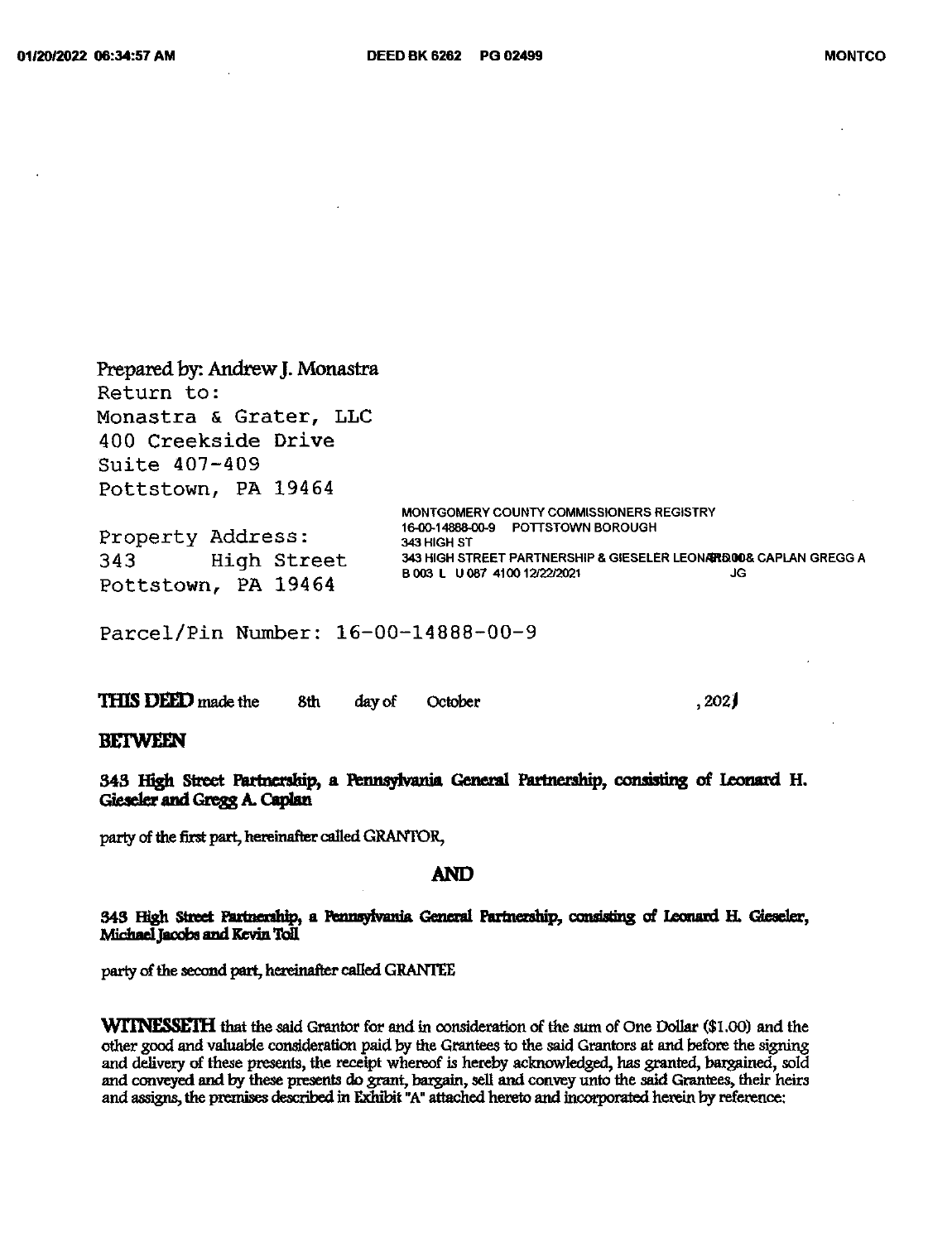**Legal Description** 

ALL THAT CERTAIN messuage and tract of land, Situate in the First (formerly Second) Ward of the Borough of Pottstown, Montgomery County, Commonwealth of Pennsylvania, bounded and described in accordance with a survey as made by George F. Shaner, R. E. as follows, to wit

BEBINNING at a point set for a corner at the Northeasterly Property Line intersection of East High Street (100 feet wide) and North Evans Street (40 feet wide); thence along the Easterly Property Line of North Evans Street, North 15 degrees 03 minutes East 92 feet to a corner of the lands of Louis Carlier; thence along the same, South 74 degrees 45 minutes East 39.89 feet to a corner on the Westerly Property Line of the Borough of Pottstown Parking Authority Lot, thence along the same, South 14 degrees 51 minutes West 92 feet to a corner on the Northerly side of East High Street; thence along the same North 74 degrees 45 minutes West 40 feet to the place of BEGINNING.

### BEING Parcel Number 16-00-14888-00-9

BEING THE SAME FREMISES which 343 High Street Partnership, a Pennsylvania General Partnership, consisting of Ralph A. Clemmer, Thomas J. Foley, Jr. and Mary L. Bechtel, by Deed dated 06/01/2006 and recorded in the Office of the Recorder of Deeds in and for the County of Montgomery in Deed Book 5644, page 1508, granted and conveyed unto 343 High Street partnership, a Pennsylvania General Partnership, consisting of Ralph A. Clemmer, Mary L. Bechtel and Paul E. Hallman, II, in fee.